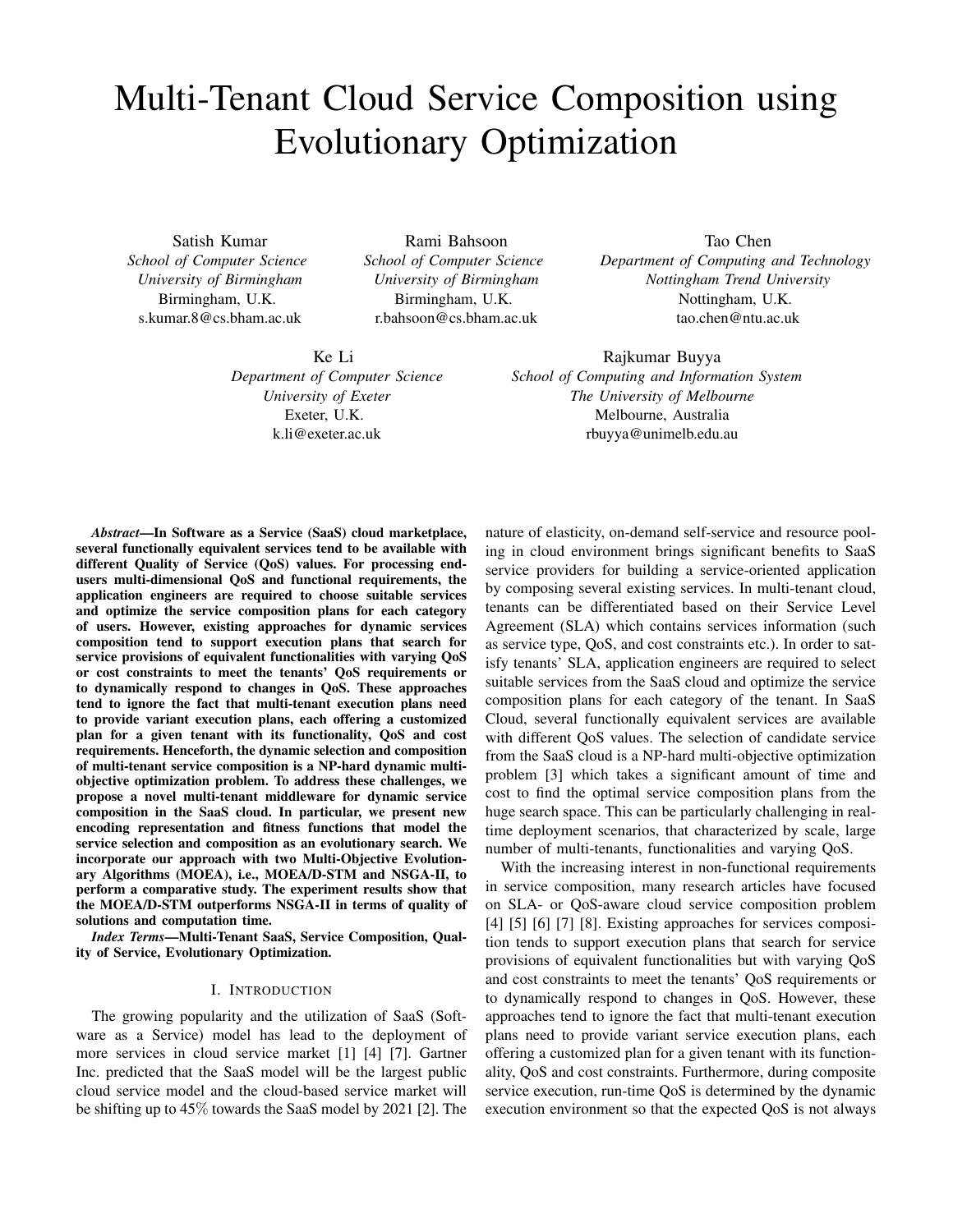ensured in the SaaS cloud. In addition, the unpredictable tenant' requests, partner service failure or environmental changes can affect the performance or unavailability of service during the execution. Dynamic service re-composition is required for managing these issues. The goal of service re-composition is to find a new service composition plans that satisfy the multitenants' SLA requirements and optimize the service instances in SaaS Cloud.

To address these challenges, this paper introduces a novel Multi-Tenant Middleware for Dynamic Service Composition in the SaaS cloud. The service composition is integrated into a MOEA (Multi-Objective Evolutionary Algorithm) using novel encoding representation and fitness evaluation strategy, which explicitly considers the multi-tenant and QoS requirements. We conduct a comparative study using MOEAD-STM (Stable Matching-based Selection in Multiobjective Evolutionary Algorithm based on Decomposition) [15] and NSGA-II (Non-dominated Sorting Genetic Algorithm II) [19], two state-of-the-art MOEAs, to evaluate the effectiveness of our proposed approach. Our dynamic multi-tenant middleware goes beyond the state-of-art to envision scenarios, where variants of functionalities can be supported, offering rooms for customized services plans for tenants as requested or once they become available. This can be useful in applications with SaaS product-line offerings, where tenants may request functionally variant services customized to their need or given context. In addition, our middleware monitors and predicts the likely behavior of future requests for composite service so it can proactively re-compose execution plans. To achieve this objective, we introduced a time series forecasting based approach for predicting the future requests.

The remaining parts of this paper are organized as follows. Section II describes the multi-tenant middleware architecture. Section III introduces the motivating example. Section IV presents our service composition approach in multi-tenant SaaS environment. Section V presents experimental results and comparison with existing optimization approaches. Section VI discusses related works. Section VII concludes.

# II. MULTI-TENANT MIDDLEWARE ARCHITECTURE

This section describes the proposed middleware architecture for implementing multi-tenant service composition in SaaS cloud. There are three different components in the middleware architecture namely Service Broker, Service Composition Engine and Request Predictor as shown in Figure 1. REST architecture style is used for implementing RESTful web services. A tenant can access these web service using Uniform Resource Identifier (URI) over the HTTP protocol. SaaS cloud provider publishes web services with functional and nonfunctional properties in the service pool.

*Service Broker*: In the SaaS cloud environment, tenants request for a service which is available in different packages (professional and enterprise service plan). Requests coming through HTTP protocol are processed by Request Processor. It calls the service composition engine to generate service execution plans for the tenant of each category. Furthermore, Service Broker maintains a log of each and every request. The maintained service request log is used by the request predictor for forecasting future request workload.

*Request Predictor*:This component analyzes the past pattern of requests generated by the tenants over the composite service and forecasts the future request workload. It continuously sends the future request workload information to the service execution planner for taking a proactive re-composition decision.

*Service Composition Engine*: Service composition engine manages the composition and execution of a service plan. Service plan composer receives the service broker call and identifies the type of service requested by the tenant. It searches the available web services published by the service provider and generates the set of optimal composite service execution plans according to the tenants functional and QoS requirements. The service execution planner chooses an appropriate composite service execution plan and informs the service broker to select the suitable combination of the web services from the SaaS cloud for composing a service-oriented application.



Fig. 1: Multi-Tenant Middleware for Dynamic Service Composition

In addition, service execution planner monitors the behavior of composite service execution. It reacts to changes occurring during the execution of a composite service ( e.g., partner service failure and environmental changes etc.) and re-compose the service execution plan that ensures the QoS required by the tenant. Furthermore, It continuously monitors the behavior of the incoming requests generated by the tenants over the current execution plan and gets the predicted future request demand from the request predictor. If the future request demand is higher than the capacity of the current service execution plan then the service execution planner takes a proactive decision by re-planing the service execution plan for maintaining SLA violation.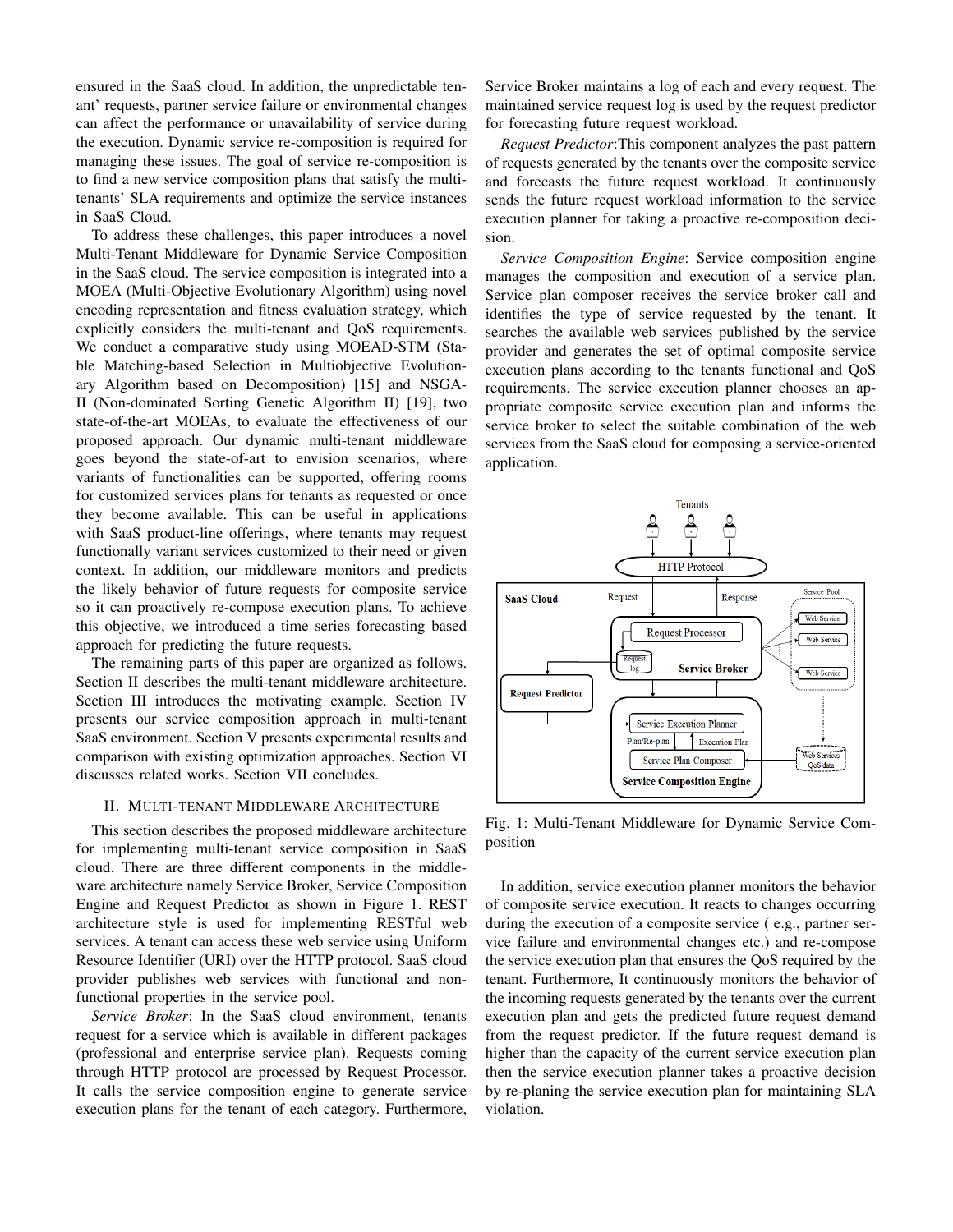## III. MOTIVATING SCENARIO

We take Sales CRM (Customer Relationship Management) service as our motivating scenario that illustrates the challenges of multi-objective optimization of multi-tenant service composition in SaaS cloud. Let us consider, different type of users request for the Sales CRM service which is available in different service packages. For example, Salesforce [9] provides Sales CRM service in different packages namely professional, enterprise, and unlimited. These service packages are differentiated based on the number of functionalities in the service. In multi-tenant SaaS cloud, end-users request for a different sales CRM service package based on their SLA requirements. The SaaS cloud facilitates Sales CRM service to multiple users according to their SLA requirements. Suppose, multiple-users submit their request to the SaaS cloud; in response to the requests, SaaS cloud returns Sales CRM service package as per user's SLA requirements. However, users may have multi-dimensional QoS and functional requirements, one user may request for the high throughput despite the cost of professional service while another user is interested in getting enterprise service with lower response time and cost. In these scenarios, each user has diverse requirements, a service execution plan needs to be created for the user of each category by selecting suitable concrete service from the service class. Figure 2 depicts two different application instances (appli-



Fig. 2: Motivation Example

cation workflow) of Sales CRM service namely professional and enterprise. These application workflows contain a different number of tasks (abstract services). In the SaaS cloud environment, several functionally equivalent services are available with the different QoS (such as throughput and latency) values for attaining each task in the application workflow. Therefore, the selection of suitable candidate services from the SaaS cloud is a combinatorial optimization problem and become highly challenging when application engineer needs dynamic optimization of composing/re-composing the service execution plan for each category of user.

# IV. MODELLING OF MULTI-TENANT SERVICE **COMPOSITION**

This section gives basic definition of service composition in multi-tenant SaaS environment.

Defintion 1: (Service composition) In multi-tenant service composition, suppose n Composite Services  $(S)$  consist t tasks in the application workflows are represented by  $S_{nt}$  $=(S_{1t}, S_{2t},..S_{nt})$ . Suppose there are p service classes  $C_i$ ,  $i = (1, 2, 3, \ldots p)$  and each service class contains q candidate services for attaining an abstract service in the application workflow,  $C_{ij}$ ,  $j = (1, 2, ... q)$ . Let  $S_n = (C_{1i}, C_{2i}, ... C_{ti})$  be an application workflow, where a candidate service from each service classs is selected to finish  $t$  tasks.

QoS attributes are the non-functional properties of a web service and these QoS need to consider for differentiating the service composition plan during the selection. Usually, multiple QoS attributes are considered in service composition.

Definition 2: (QoS attributes) Suppose there are l QoS attributes in a service composition,  $Q_r$ ,  $r = (Q_1, Q_2, ... Q_l)$ and  $Q_r$  attribute indicates the  $r^{th}$  non-functional property of the composite service.

QoS attributes can be exhibited in positive and negative criteria. Service composition process should optimize the higher value for the positive QoS attribute (e.g., throughput, and availability and reliability) and lower the values for the negative QoS criteria (response time, latency and cost etc.) [10]. These QoS attributes have numerical values in different scale of units. For example, response time is expressed in milliseconds while reliability is expressed in percentage. The opposite direction and the different scale units create the inconsistency in estimating the QoS of a composite service. To give the equal preference of all QoS attributes for computing the utility of a composite service, we calculate the normalized value of each QoS attributes in the range of  $(0,1)$ . Equation  $(1)$ is used to normalize the negative QoS attributes and positive QoS attributes are normalized using equation (2) [10] [11].

$$
N(Q^{-}) = \begin{cases} \frac{Q_i^{max} - P}{Q_i^{max} - Q_i^{min}} & if Q_i^{max} \neq Q_i^{min} \\ 1 & if Q_i^{max} = Q_i^{min} \end{cases}
$$
 (1)

$$
N(Q^{+}) = \begin{cases} \frac{P - Q_i^{min}}{Q_i^{max} - Q_i^{min}} & if Q_i^{max} \neq Q_i^{min} \\ 1 & if Q_i^{max} = Q_i^{min} \end{cases}
$$
 (2)

Where  $Q_i^{max}$  and  $Q_i^{min}$  indicate the maximum and minimum values of the  $Q_i^{th}$  attributes of all candidate services involved in service composition and  $P$  is the current attribute value of a candidate service.

#### *A. QoS Model for Service Composition*

In this research, we consider three QoS parameters for the service composition namely throughput, response time, and cost.

-Throughput: Throughput of SaaS application is defined as the number of request the application is able to process per second.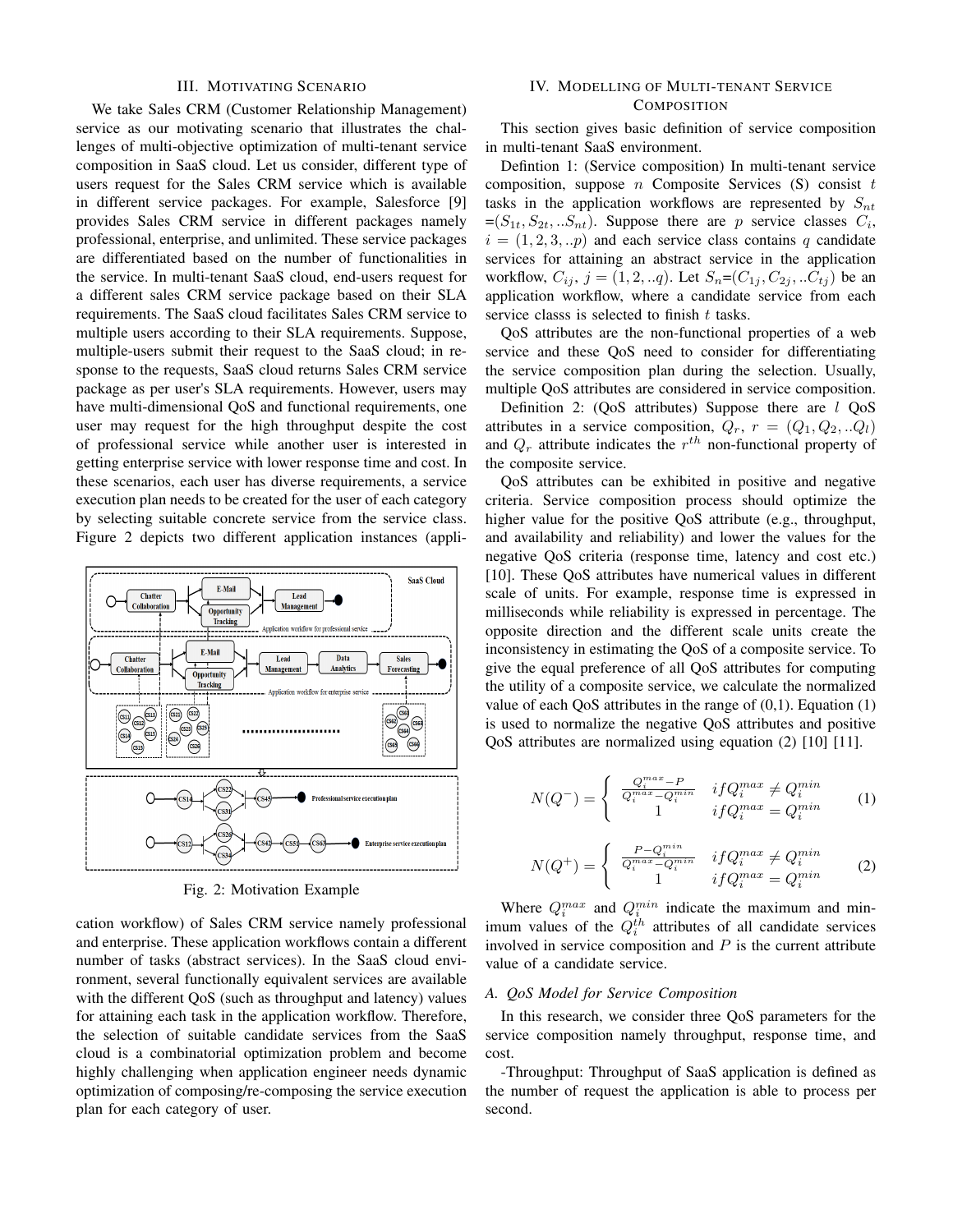TABLE I: QoS aggregation functions for sequence and parallel patterns

| <b>OoS</b> Attributes | Sequence | Parallel |
|-----------------------|----------|----------|
| Cost (C)              | $S_i$    | $S_{ii}$ |
| Throughput (T)        |          |          |
| Response Time (RT)    |          |          |

-Response Time: Response time of SaaS application is defined as the time required to send a request and receive the response from the service.

-Cost: The execution cost of a SaaS application is the fee that a tenant need to pay for invoking operations.

We use Sales CRM service as our testing environment of the service composition as shown in Figure 2. Table-I shows the QoS aggregation functions [5] [12] [13] [14], which are used to compute the aggregate value of each QoS attribute involved in the process of service composition.

# *B. MULTIOBJECTIVE OPTIMIZATION OF MULTI-TENANT SERVICE COMPOSITION USING MOEA/D-STM*

MOEA/D-STM is an Evolutionary Algorithm (EA) for solving optimization problems based on the principle of decomposing a Multiobjective Optimization Problem (MOP) into a set of scalar optimization subproblems [15] [16]. MOEA/D-STM has several advantages over other EA in terms of objective scalability, computational efficiency and better performance on combinatorial optimization problems [10] [17].



Fig. 3: Chromosome encoding



Fig. 4: Solution representation in chromosome encoding

*1) Genome Encoding and Optimization Process in MOEA/D-STM:* The important aspects of an evolutionary algorithms are its chromosomes and their representation because a chromosome capture all the relevant information required for a solution to the problem being considered. A genome (chromosome) is represented by a vector of  $t$ genes where  $t$  is the number of tasks in composite service

(application workflow). The formulation of a genome represents the composite service solution; in which a gene encodes the concrete service for each task in composite service that could be a possible candidate solution as shown in Figure 3. In addition, Figure 4 shows the solution representation encoded by the chromosome, the value of each gene represents which concrete service (its index value) has been seleected for the corresponding abstract service such as abstract service  $t_1$  selects the concrete service  $CS_{12}$ , abstract service  $t_2$  selects the concrete service  $CS_{21}$  and abstract service  $t_3$  selects the concrete service  $CS_{34}$  and so on.

We consider two type of application workflows (professional and enterprise) in our multi-tenant service composition model that are represented by a chromosome as shown in Figure 5. In optimization process, the chromosome is split into two sub-chromosomes. The first chromosome processes four genes (e.g.,  $t1$  to  $t4$ ) for optimizing professional service composition plan, while the second chromosome processes all genes for optimizing enterprise service composition plan. Currently, MOEA/D-STM supports the independent execution of two application workflows and optimize them in each generation by applying genetic or problem specific operators such as selection, crossover, mutation, and reproduction.



Fig. 5: Chromosome encoding for the professional and enterprise application workflow

In optimization process, MOEA/D-STM maintains the population of the individuals that represent a candidate Composite Service (CS). It uses Tchebycheff approach for decomposing MOP into N subproblems and each subproblem has one solution in current population [9]. Each subproblem is characterized by a uniform spread N weight vectors  $(\lambda)$ . The Tchebycheff approach finds closest feasible solution CS to an ideal point (commonly known as reference point) using measure the distance between feasible solution CS and ideal point as defined follows

$$
D_{\lambda}(cs, q) = \min_{1 \leq i \leq m} \{ \lambda_i | q_i(cs) - q_i^* \}
$$
 (3)

Where  $q_i$  and  $\lambda_i$  are the QoS value and weight of the  $i^{th}$ dimension of  $n^{th}$  feasible solution CS (subproblem) respectively. For the  $i^{th}$  dimension,  $q_i$  indicates the good solution value from the set of all neighbour possible solutions of the  $n^{th}$  subproblem.

Algorithm 1 describes the process of optimizing  $N$  subproblems and corresponding individuals in the set of population. We compute the Euclidean distance between two weight vectors (subproblems) and then form a group  $B(i)$  of T closest weight vectors. At each generation, randomly select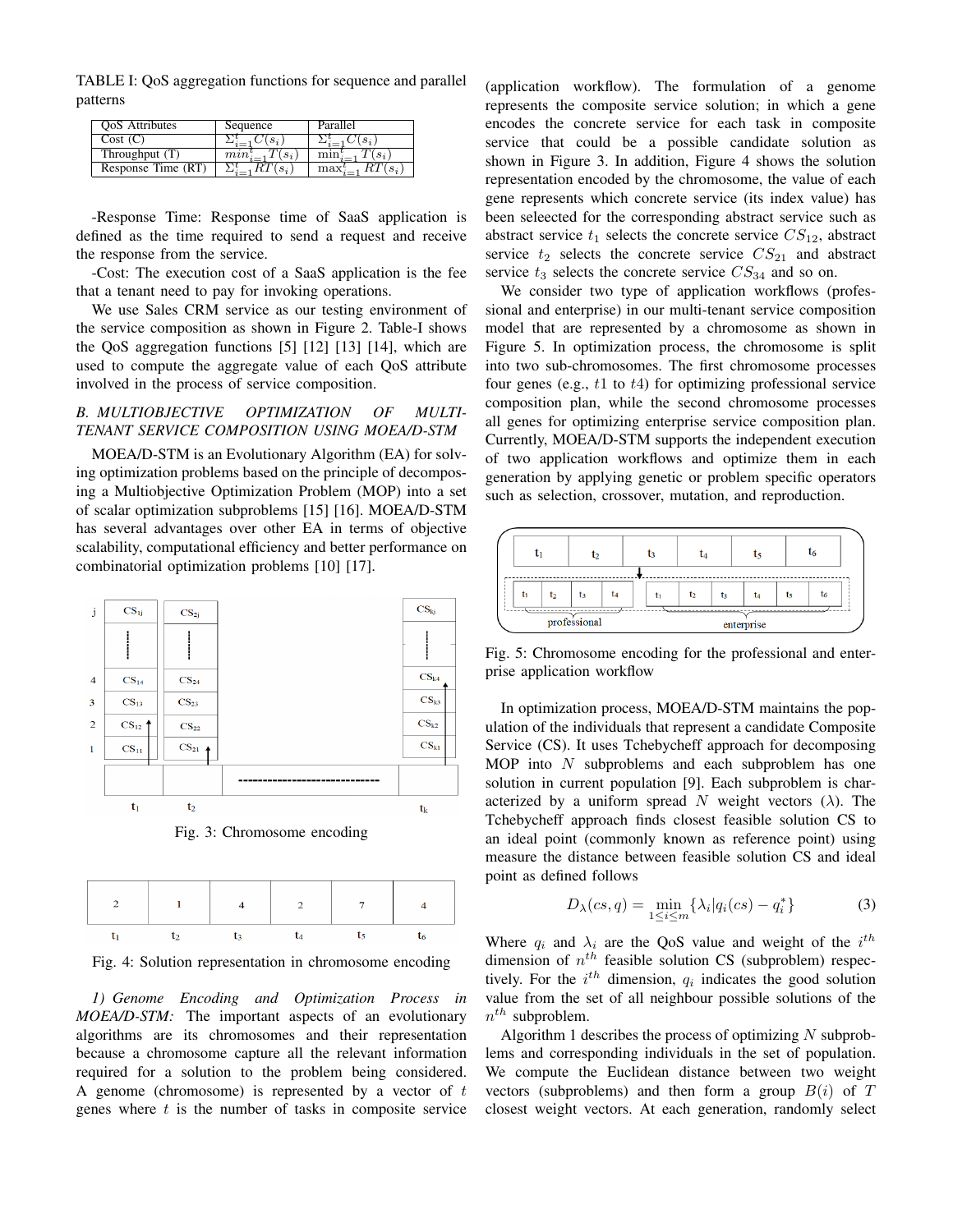# Algorithm 1: MOEA/D-STM

```
1 Initialize the population \mu \leftarrow \{x^1, x^2, ..., x^N\}, a set of
    weight vectors \lambda \leftarrow {\{\lambda^1, \lambda^2, ..., \lambda^N\}}, the ideal and
    nadir objective vectors z^*, z^{nad}./* Compute neighbour group B of T
       closest weight vector */
2 for i \leftarrow 1 to N do
3 \mid B(i) \leftarrow \{i_1, i_2, ..., i_T\}, where \lambda_{i1}, \lambda_{i2}, ..., \lambda_{iT} are the
        T closest weight vector to \lambda_i4 end
5 while Stopping criterion is not satisfied do
6 | p \leftarrow \emptyset7 for i \leftarrow 1 to N do
          /* Random selection of solution
               set between B(i) and \mu */
 8 if (rnd < neighbourSelectionProbability) then
 9 | | S \leftarrow B(i)10 else
11 \vert \vert S \leftarrow \mu12 end
          /* Randomly select two solution
               from S \star/13 \vert x^a, x^b \leftarrow parentSelection(S)/* Reproduction operations */
14 \vert y \leftarrow crossoverOperation(x^a, x^b)15 \vert y' \leftarrow mutationOperation(y)16 evaluate the F-Function value of y'
17 \vert \quad \vert p \leftarrow y'18 | update the current z^* and z^n ad objective vectors
19 end
20 e \leftarrow \mu \cup p21 \mu \leftarrow STM(e, \lambda, z^*, z^{nad})22 end
23 return \mu
```
two solutions (parent) from the  $B(i)$  or current population. The crossover operation is applied on the selected parents with the crossover probability of 0.9 for producing a new offspring, the new offspring genes are mutated then with the probability of mutation rate  $1/n$  using polynomial mutation operator, where  $n$  indicates the number of genes in the individuals. Using Tchebycheff approach, we evaluate the fitness of new offspring against the individual in  $B(i)$  or current population. If new offspring indicates improved solution quality then replace it with unfeasible solution in the current population. After generating the new offspring population, STM maintains the diversity in search space by allocating most preferable parent solution to each subproblem in the current population. This reproduction process is repeated with all genetic and STM operations until reaching the number of generation defined in the algorithm.

## TABLE II: Algorithms Parameters

| Parameter Name                | Value and operators                                     |  |
|-------------------------------|---------------------------------------------------------|--|
| Population size               | 100                                                     |  |
| Crossover                     | <b>SBXCrossover</b>                                     |  |
| Operator                      | with crossover probability 0.9                          |  |
| Mutation                      | Polynomial Mutation                                     |  |
| Operator                      | with mutation probability 1/n                           |  |
| Parent                        | Binary Tournament selection<br>and Random selection for |  |
| selection                     | NSGA-II and MOEA/D-STM                                  |  |
|                               | respectively                                            |  |
| <b>Maximum Generation</b>     | 200                                                     |  |
| Neighborhood Size             | 20                                                      |  |
| Neighborhood selection,       | 0.9                                                     |  |
| probability                   |                                                         |  |
| Max. no.of replaced solutions | 2                                                       |  |
| Function type                 | Tchebycheff (TCH)                                       |  |

# V. PERFORMANCE EVALUATION AND RESULTS

We report on the implementation of the approach and its evaluation against alternative optimization techniques using real world QoS dataset [18]. We present the experimental results and evaluation of our approach using two MOEA (MOEA/D-STM and NSGA-II). The comparisons are estimated based on the solution quality and computational time.

All experiments are conducted on the same machine with Intel Core i7 2.60 GHz. Processor, 8GB RAM and Windows 10.

## *A. Experimental Setup and Results*

We performed several experiments to evaluate the solution quality and performance of our proposed service composition approach. We used the Sales CRM service as our testing environment (shown in Figure 2) which helps in setting up the experimental parameters. We consider three dimensions of QoS attributes including positive quality properties such as throughput and negative quality properties like response time and cost. The Sales CRM service consists of 4 and 6 different tasks for professional and enterprise application workflow respectively. Randomly, we partitioned the QWS dataset into 6 groups, which shows 6 different service classes corresponding to 6 different tasks in application workflow. We randomly generate cost as an additional attribute added with each candidate service. We also compare MOEA/D-STM to NSGA-II [19] based on the performance and solution quality. We used the same parameter setting for both algorithms as shown in Table II.

### *Execution Time Comparisons*

For the fair assessment of our evaluation study, all experiments were executed 30 times independently on the specified setup for each case and the average measure is used for the evaluation study.

*1) Execution Time Vs Number of Generations:* We examine the variations in execution times of both algorithms under the number of generations are increased constantly. We used the same Sales CRM testing environment and concrete services for every test case. In our testing environment, we used 6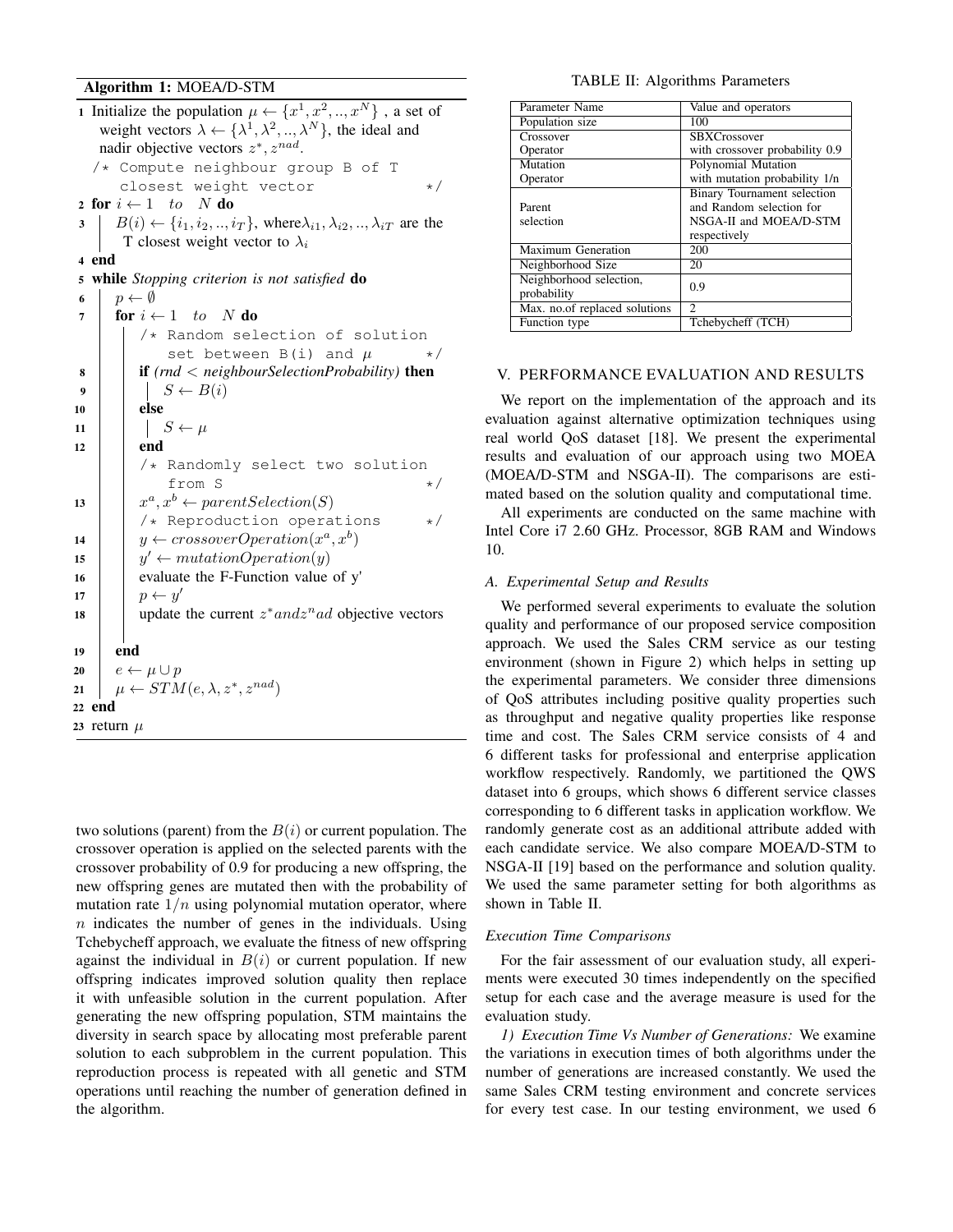

Fig. 6: Execution Time Vs Number of Generations

abstract services and 20 concrete services for attaining each abstract service in the application workflow. Figure 6 shows the execution time of MOEA/D-STM is lower than NSGA-II at each generation. Note that, MOEA/D-STM has consistently better performance at increased generation time than NSGA-II.

*2) Execution Time vs. Number of Concrete Services:* We analyze the variations in execution time based on the number of concrete service in each execution. For measuring execution time, we deployed 10, 20, 30, and 40 concrete services for attaining an abstract service in the same application workflow respectively. As shown in Figure 7, the number of increased concrete services couldn't make any significant effect on the execution time. However, the execution time of both algorithms increases as the number of concrete services in the execution grow. Overall, MOEA/D-STM takes lower execution time than NSGA-II at every execution.



Fig. 7: Execution Time Vs Number of Concrete Services

### *Evaluation of Solution Quality*

*1) Solution comparision based on quality indicator :* To asses the solution quality of MOEA/D-STM and NSGA-II algorithms, we choose two widely used performance indicators, namely Hypervolume (HV) and Inverted Generational Distance (IGD ). These indicators are used to evaluate the convergence and diversity of Pareto solution set [20]. HV calculates the volume of the dominated portion of the objective space. IGD determines the convergence by computing the average distance of the obtained solutions points from the Pareto Front (PF). Algorithms with a smaller value of IGD

TABLE III: Mean and Std. Deviation of HV and IGD

|     | <b>Ouality Indicator</b>  | <b>MOEA/D-STM</b> | NSGA-II   |
|-----|---------------------------|-------------------|-----------|
| HV  | Mean                      | 9.52954           | 6.77102   |
|     | <b>Standard Deviation</b> | 1.32796           | 1.97753   |
| IGD | Mean                      | 0.00352           | 0.00511   |
|     | Standard Deviation        | 1.12979 E-05      | 1.73 E-06 |

and a large value of HV are more desirable to find the better approximation to the Pareto Front. Figure 8 and Figure 9 show the standard statistic boxplot about the normalized HV and IGD values obtained from the 30 independent runs of MOEA/D-STM and NSGA-II. Furthermore, the mean and standard deviation of HV and IGD are presented in Table III. The higher mean value of HV and the lower mean value of IGD shows that the algorithm finds a good approximation to the PF. As the result, MOEA/D-STM outperforms NSGA-II as shown in Figure 8  $\&$  9 and Table III. We have a statistically sound conclusion, from the Wilcoxon's rank sum test at the significant level of 5%, the P-value is less than 0.05 which strongly suggests that there is the difference in mean of HV and IGD; between the MOEA/D-STM and NSGA-II.



Fig. 8: Hypervolume based solution comparison



Fig. 9: IGD based solution comparison

*2) Graphical representation of the solutions:* We analyze the quality of solutions obtained from the MOEA/D-STM and NSGA-II. We use the same execution plans consist of 6 abstract services and 20 concrete services for each abstract service along with three QoS objectives namely throughput, response time and cost. In our service composition scenario, a good solution has high throughput with lower response time and cost. Figure 10 shows good diversity in solutions obtained from the MOEA/D-STM than NSGA-II. MOEA/D-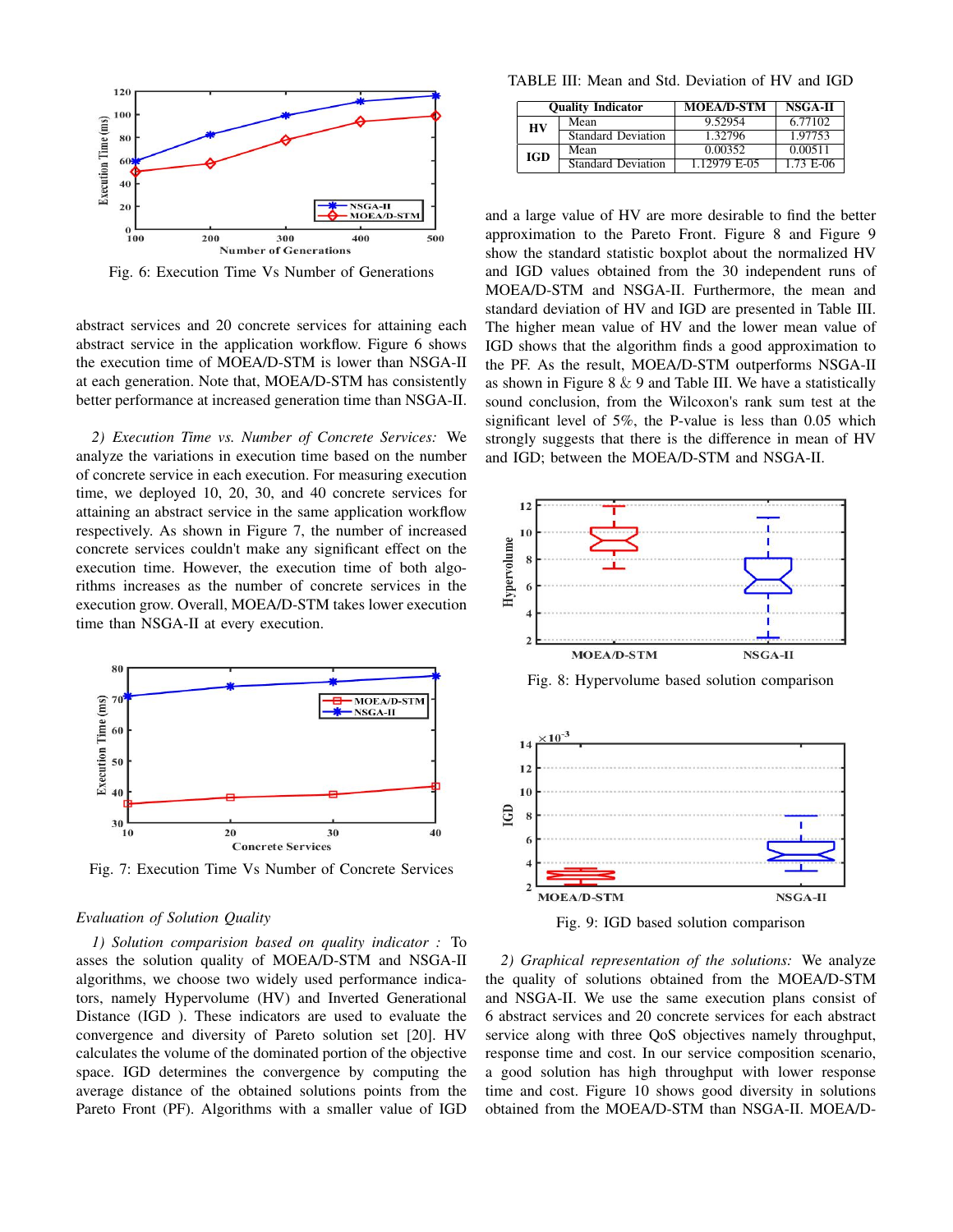STM yields solution with higher throughput than the solutions obtained from the NSGA-II. Even few MOEA/D-STM solutions dominate the solutions generated by NSGA-II.



Fig. 10: Solutions obtained by MOEA/D-STM and NSGA-II

# VI. RELATED WORK

Service composition is an enabling technique for developing distributed applications by composing existing services. In past, many research efforts have been done towards QoS/SLAaware service composition [4] [5] [6] [7] [14] [24] and researchers addressed service composition problem from different viewpoints such as QoS dependency [21], service dependency [23], and internal complementarity of services [24]. For considering the multi-dimensional QoS requirements of an end-user, the service composition problem is modeled as a multiobjective optimization problem and many optimization approaches (e.g., exact, heuristic or metaheuristic algorithms) have been proposed for producing Pareto optimal solutions [22]. Chen et.al. [14] proposed e-dominance multi-objective evolutionary algorithm (EDMOEA) for QoS-aware web service composition. The algorithm is used to find the Pareto optimal services and it facilitates the users to select the best service with the tradeoff of QoS risk and performance. Liu et.at., [6] considered long-term values in service composition model. They presented three meta-heuristic approaches named Simulated Annealing, Genetic Algorithm and Tabu Search for solving long-term based cloud service composition problems. Chen et. al. [25] presented the effects of seeding strategies for improving the overall QoS of service composition. They proposed four seeding strategies, which provides knowledge of the problem to consolidate the MEOA for optimizing service composition . Mostafa et al. [26] proposed two metaheuristic approaches to solve the problem of QoS-aware multiobjective service composition with conflicting objective. In the first approach, they applied reinforcement learning algorithm that deals with the uncertain and dynamic environment in solving multi-objective QoS problem while in the second approach, they presented single and multiple policy-based multiobjective service compositions. This approach usages a selforganization mechanism that exploits the problem structure, to derive the weights of different QoS objectives and find a set of Pareto optimal solutions, that satisfy the multiple QoS factors in the uncertain environment. Chen et al. [21] focused on QoS-dependency in service composition. They adopted a pruning algorithm for removing unpromising candidate services from the search space and then, they applied Vector Ordinal Optimization techniques for finding Pareto optimal solutions.

In recent years, researchers proposed few approaches on the selection and composition of services in multi-tenant SaaS. To name of few, He et al. [4] proposed MSSOtimizser (Multitenant SaaS Optimizer) that provides effective and efficient service selection in multi-tenant SaaS environment. They considered SaaS provider's optimization goals and applied Integer Programming (IP) approach for finding optimal services that meet different users QoS requirements including SaaS optimization goals. Wada et al. [5] presented optimization framework named  $E<sup>3</sup>$  for solving SLA-aware cloud service composition problem.  $E^3$ -MOGA (Multi-Objective Genetic Algorithm) finds optimal solutions equally distributed in objective space and select any one of them based on end-user SLA requirements.  $E<sup>3</sup>$ -MOGA supports three different categories of the users namely silver, gold and platinum for generating optimal service composition plans. Wang et al. [7] proposed recommendation based service selection approach for multitenant SaaS. They used the K-mean clustering technique for grouping the services and tenants based on similarity in terms of QoS requirements. However, these approaches support service provisions of equivalent functionalities with varying QoS. Tenants may have different functional and QoS requirements in the SaaS cloud. Consequently, these approaches are not suited for the dynamic and adaptive provision of variant execution plans, where each may offer a customized plan for a given tenant. Unlike existing approaches, each execution plan may need to support a distinct variant of functionality, QoS and cost requirements. Additionally, scaling is another limitation that needs to be addressed algorithmically. This is important for the technique to be fit for real real-time dynamic and adaptive composition and recomposition scenarios. Our middleware addresses these limitations.

### VII. THREATS TO VALIDITY

We carried out the evaluation and simulation of our proposed approach by implementing a multi-tenant middleware for dynamic service composition. In a simulation study, the middleware supports only two different type of users request for a service (e.g., professional and enterprise service). The simulation, however can be extented to support more users; they have different functional and QoS requirements.

Though the evaluation uses the WS Dream datasets [18], as opposed to application logs, the use was beneficial as it compasses wide variation of behavior over time that may be tedious to accumulate over time and in scenarios characterized by stability and observes in a deployed setting. Middleware could be used in a real environment where web service QoS capacity can be measured based on the infrastructure